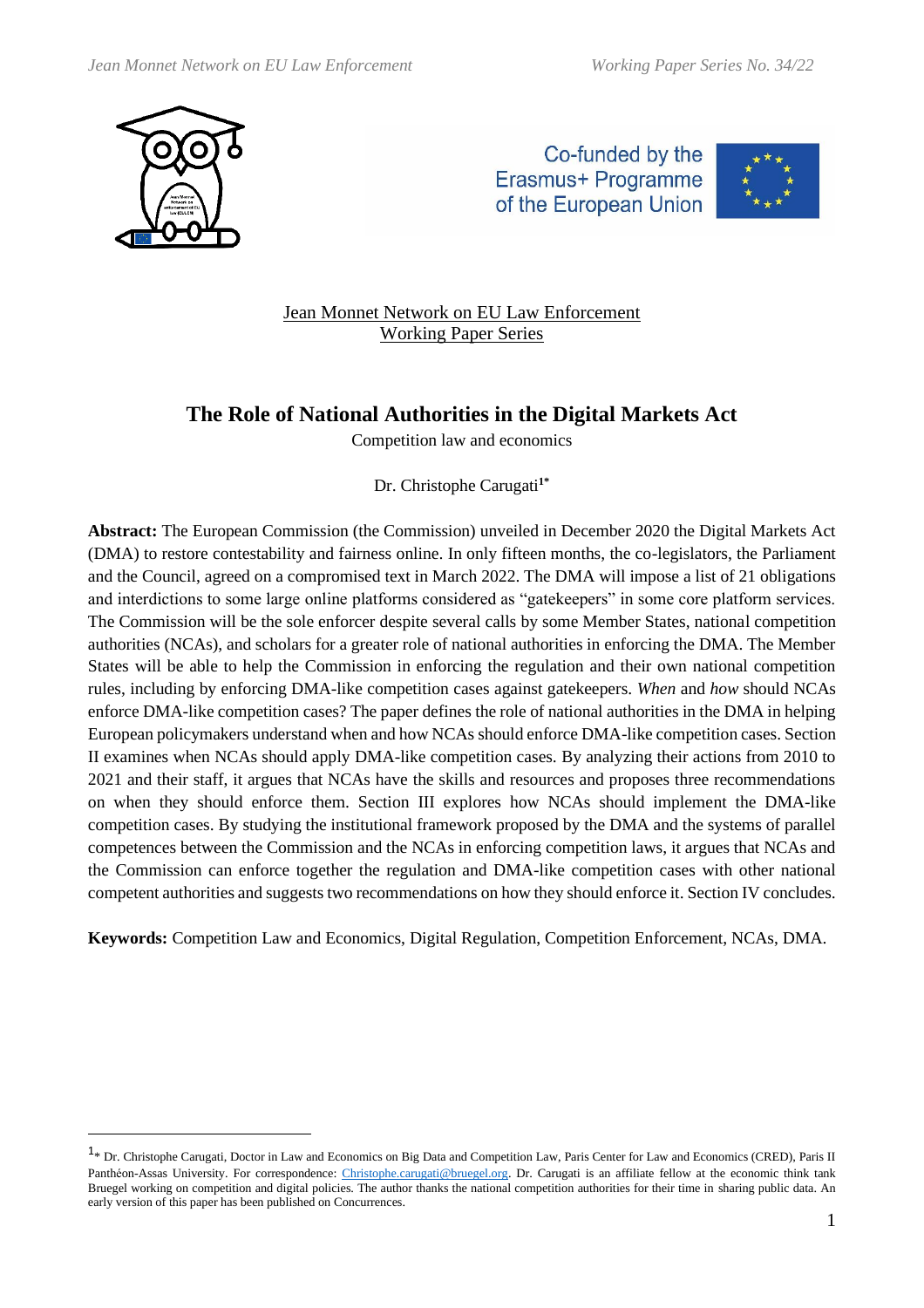#### **I. Introduction**

The European Commission (the Commission) unveiled in December 2020 the Digital Markets Act (DMA) to restore contestability and fairness online.<sup>2</sup> In only fifteen months, the co-legislators, the Parliament and the Council, agreed on a compromised text in March 2022.<sup>3</sup> The DMA will impose a list of 21 obligations and interdictions to some large online platforms considered as "gatekeepers" in some core platform services. The DMA presumes that a firm is a gatekeeper if it fulfills the following three cumulative rebuttable criteria: (i) it provides the same core platform service in at least three Member States—namely providers of online intermediation services, online search engines, online social networking services, video-sharing platform services, number-independent interpersonal communication services, operating systems, web browsers, virtual assistants, cloud computing, and online advertising services—; (ii) it has an annual Union turnover of at least €7.5 billion in each of the last three financial year or a market capitalization of at least €75 billion in the last financial year; and (iii) it has at least 45 million monthly active users and at least 10 000 yearly active business users in the Union in each of the last three financial years (art. 3 draft compromised text). It follows that 14 firms are likely to fulfill the conditions, including Airbnb, Alphabet (Google), Amazon, Apple, Booking Holdings, Meta (Facebook), Microsoft, Oracle, PayPal, Salesforce, SAP, Uber, Verizon (Yahoo), and Zoom. The Commission will be the sole enforcer despite several calls by some Member States, national competition authorities (NCAs), and scholars for a greater role of national authorities in enforcing the DMA. The Member States will be able to help the Commission in enforcing the regulation and their own national competition rules, including by enforcing DMA-like competition cases against gatekeepers. *When* and *how* should NCAs enforce DMA-like competition cases?

The questions are crucial for cost-effective enforcement. Indeed, with an envisaged 80 employees and a budget of 81 million euros for 2021–2027, the European regulator would probably have fewer resources than the estimated 14 companies it would regulate because it would have to monitor and enforce 294 obligations with 0,3 employees per obligation. Moreover, with substantial deep pockets, the regulated have the ability and incentive to mobilize the best in-house and external lawyers, economists, and policy experts to fight the regulation. As a result, a suboptimal enforcement is likely to occur with potential slow enforcement and/or enforcement selection, thereby raising the same critics regarding slow and selective competition enforcement.<sup>4</sup>

In this context, the regulator has to find a way to expand its workforce without increasing its resources. In Europe, the Commission can effectively rely on a network of NCAs by delegating some non-EU-wide antitrust and merger cases to them. It follows a decentralized enforcement of European competition laws with its benefits and drawbacks. On the positive side, NCAs better know local conditions, such as market structure and legal requirements, to monitor and enforce competition rules. On the negative side, they might take a different approach. For instance, France, Italy, and Sweden found that Most-Favored Nation (MFN) clauses that impose to suppliers of a retailer, such as an online marketplace, the same or better price and conditions on any other retailer (wide MFN) are illegal but considered legal the same clause on the supplier's own website (narrow MFN) in the 2015 *Booking* case. By contrast, Germany found that both wide and narrow MFN clauses are

<sup>&</sup>lt;sup>2</sup> Proposal for a Regulation of the European Parliament and of the Council on Contestable and Fair Markets in the Digital Sector (Digital Markets Act).

<sup>3</sup> Council, "Digital Markets Act (DMA): Agreement Between the Council and the European Parliament" (*Council*, 25 March 2022) <https://www.consilium.europa.eu/fr/press/press-releases/2022/03/25/council-and-european-parliament-reach-agreement-on-the-digital-markets-act/> accessed 1<sup>st</sup> May 2022.

<sup>4</sup> Jason Furman et al., "Unlocking Digital Competition Report of the Digital Competition Expert Panel", March 2019. In Europe, a formal EC antitrust case took on average four years (and more in complex digital cases), from the registration of the case to the termination of a formal investigation. European Court of Auditors, "The Commission's EU Merger Control and Antitrust Proceedings: A Need to Scale Up Market Oversight", *Special Report*, 2020, p. 27.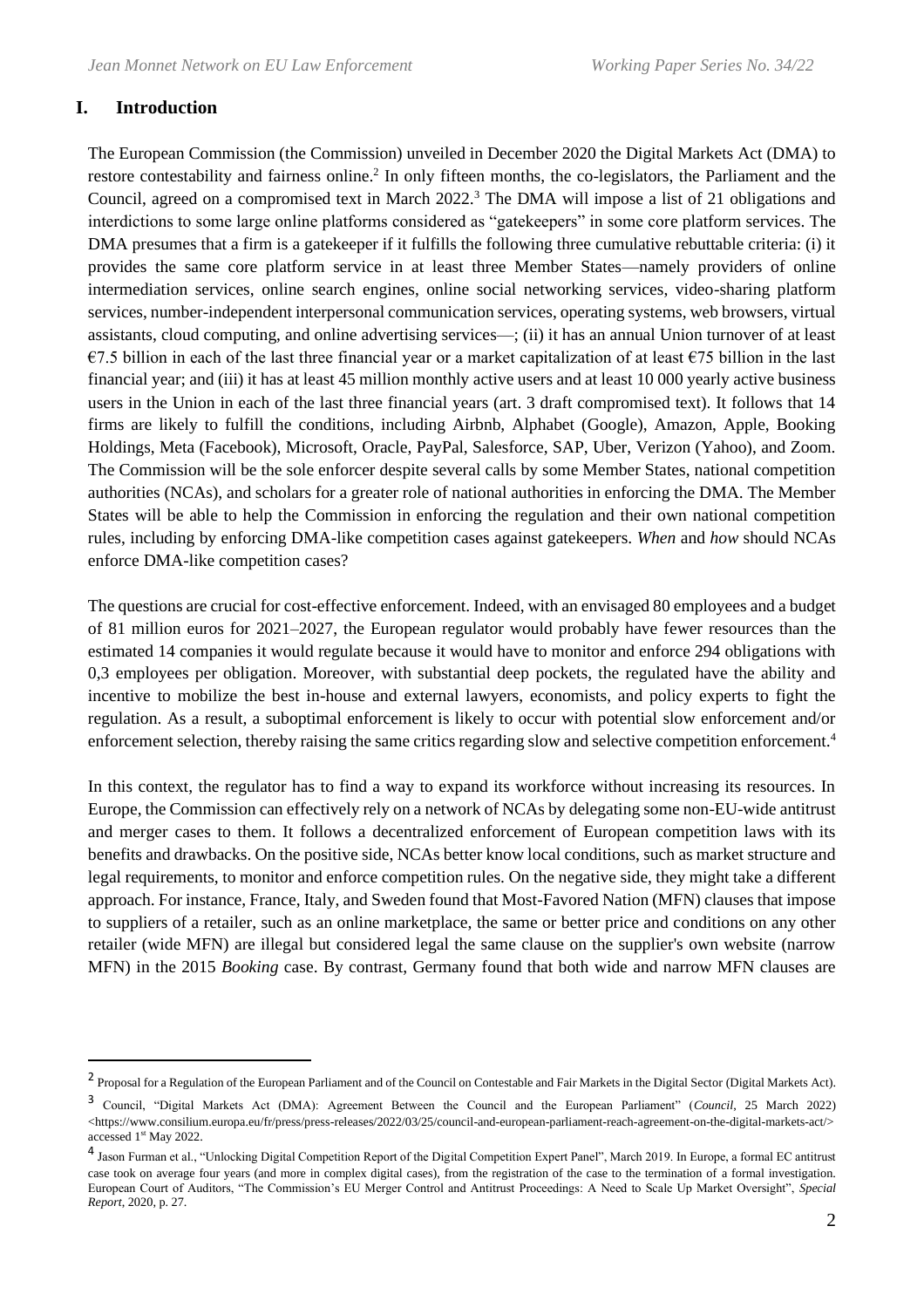illegal in the same case.<sup>5</sup> Furthermore, NCAs can only rule on their territory. However, the 2015 French, Italian, and Swedish *Booking* antitrust case illustrates that the regulated can decide to extend the decision across the European Union (EU).<sup>6</sup>

However, in borderless digital markets where large online platforms implement the same conduct in each Member State, it is questionable whether NCAs should enforce DMA-like competition cases. Do NCAs have the skills and resources in the digital economy? How to allocate cases between the Commission and NCAs? Should other national competent authorities play a role?

The paper defines the role of national authorities in the DMA to help European policymakers understand when and how NCAs should enforce the DMA-like competition cases. Section II examines when NCAs should apply DMA-like competition cases. By analyzing their actions from 2010 to 2021 and their staff, it argues that NCAs have the skills and resources and proposes three recommendations on when they should enforce them. Section III explores how NCAs should implement the DMA-like competition cases. By studying the institutional framework proposed by the DMA and the systems of parallel competences between the Commission and the NCAs in enforcing competition laws, it argues that NCAs and the Commission can enforce together the regulation and DMA-like competition cases with other national competent authorities and suggests two recommendations on how they should enforce it. Section IV concludes.

## **II. When should NCAs enforce the DMA-like competition cases?**

The 27 NCAs of the European Competition Network (ECN) wished to enforce the DMA at the national level rather than a centralized implementation by the Commission alone.<sup>7</sup> The co-legislators did not respond favorably to the call. The Commission will be the sole DMA enforcer. However, the NCAs could still implement their own national competition rules in the digital sector. Should they do so? To answer this question, the paper studies public data from the 27 NCAs of the ECN on their actions in the digital economy from 2010 to 2021 by focusing on their skills (I) and resources (II). Finally, it concludes with three recommendations for European policymakers on when NCAs should enforce the DMA-like competition cases (III).

## Skills

Do NCAs have the skills in the digital economy? The paper studies their actions by focusing on three factors: the type of work, the type of topic, and the competition authorities leading the work. To do so, the paper collects all public data from 2010 to October 2021 to have the most accurate picture from the English website of each NCA and by requesting NCAs to complete and verify data, but some data might not be available due to search and language issues. Upshot? Figure 1 below shows that they are very active in the digital sector. Since 2010, they have done 182 actions at the enforcement level—with 48 antitrust and 32 merger cases—and advocacy level—with 25 articles, 2 initiatives, 26 market investigations, 13 position papers, and 36 reports.

<sup>5</sup> Philippe Chappatte and Kerry O'Connell., "European Union – E-commerce: Most Favoured Nation Clauses" (*Global Competition Review*, 3 December 2020) <https://globalcompetitionreview.com/guide/e-commerce-competition-enforcement-guide/third-edition/article/european-union-e-commercemost-favoured-nation-clauses> accessed 1<sup>st</sup> May 2022.

<sup>6</sup> Ibid.

<sup>&</sup>lt;sup>7</sup> European Competition Network, "Joint Paper of the Heads of the National Competition Authorities of the European Union–How National Competition Agencies Can Strengthen the DMA", June 2021.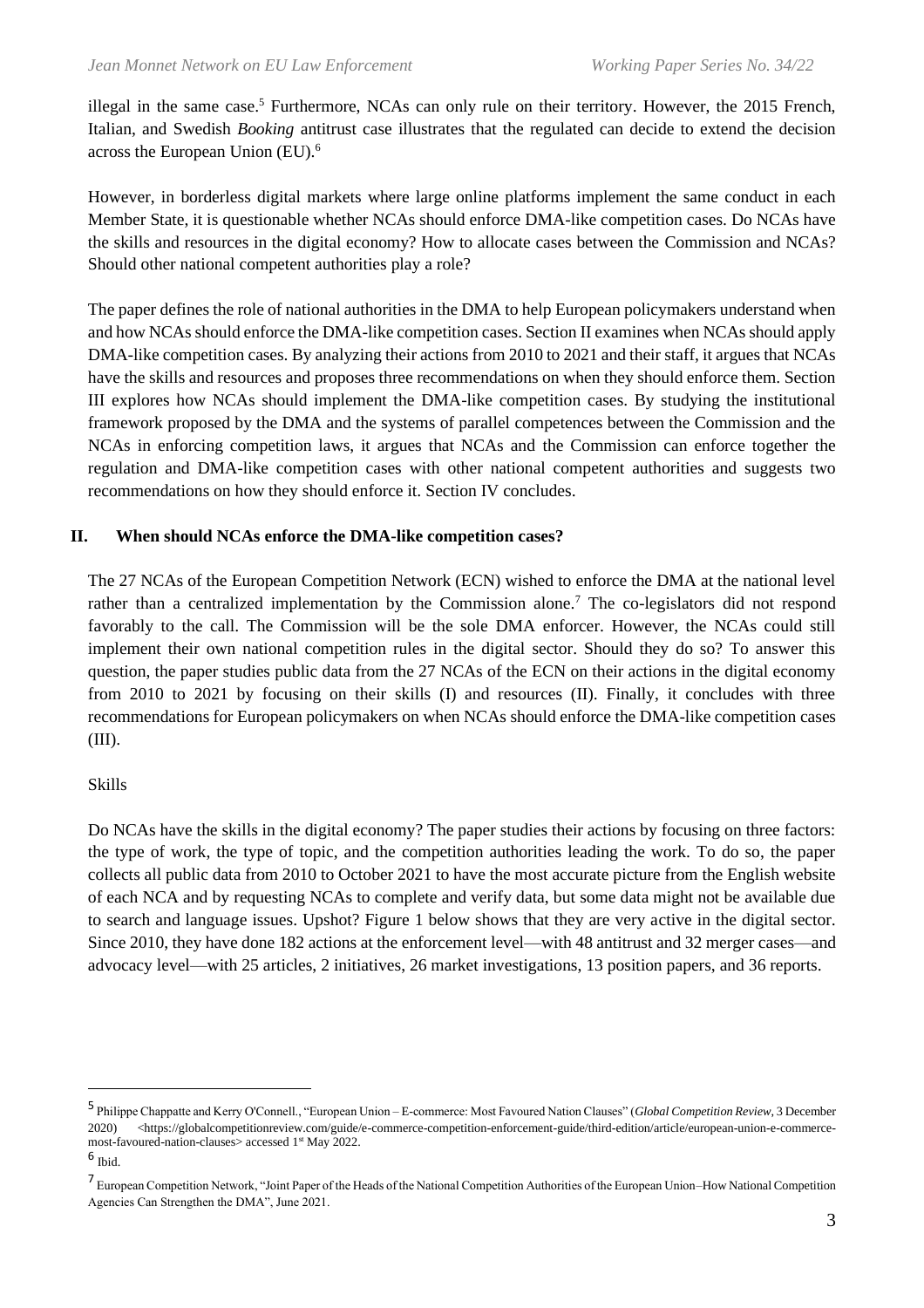

## Figure 1: Actions of the NCAs in the digital economy between 2010 and 2021 by work and topic

Furthermore, the paper classifies the type of topics into five categories: 1) Digital economy refers to actions dealing with digital issues in general, such as the 2016 French and German joint report on competition law and data; 2) Digital platforms refers to actions dealing with the behaviors of digital platforms such as the 2019 Polish *Allegro self-preferencing* antitrust case; 3) E-commerce refers to actions dealing with business terms and conditions and the study of the e-commerce sector, such as the 2020 French report on e-commerce or the 2015 French *Booking MFN* antitrust case; 4) Online advertising refers to actions dealing with online advertising issues and the study of the sector, such as the 2018 French market investigation of the online advertising sector; and 5) Fintech refers to actions dealing with Fintech issues and the study of the sector, such as the 2020 Greek sector inquiry on fintech.

In detail, figure 2 underscores that their works focus on the digital economy in general (37%), digital platforms (26%), e-commerce (18%), online advertising (16%), and fintech (3%).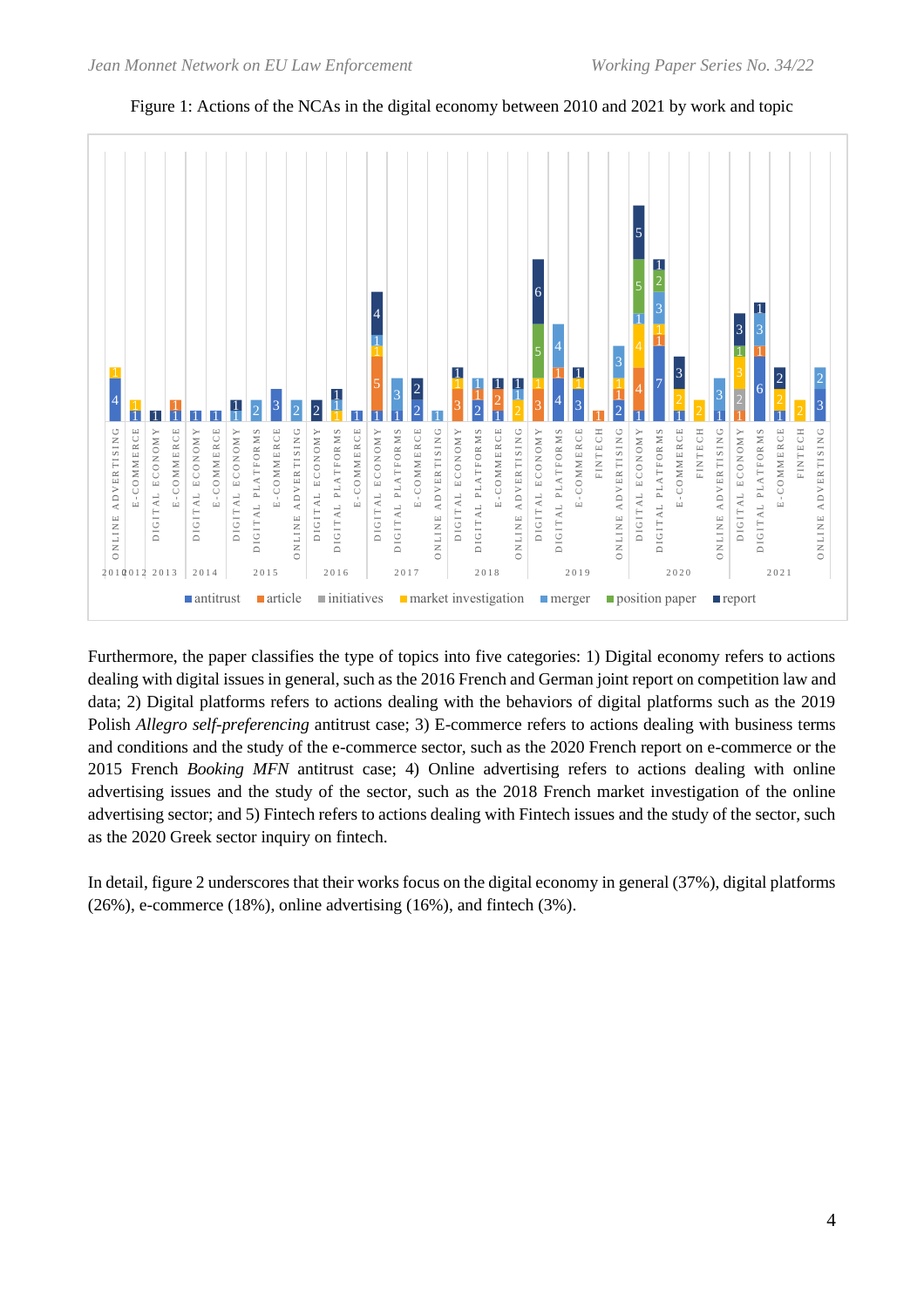

Figure 2: Actions of the NCAs in the digital economy between 2010 and 2021 by topic

Moreover, some NCAs are leaders in some topics. For instance, figure 3 illustrates that the French competition authority has an in-depth know-how of the online advertising market, with 16 actions representing 57% of the total actions by NCAs on this topic.



Figure 3: Actions of the NCAs on online advertising between 2010 and 2021

However, only a few NCAs have strong expertise in the digital economy. Figure 4 outlines that Germany (39%), France (20%), the Netherlands (7%), Denmark (5%), and Finland (5%) conduct most of the actions.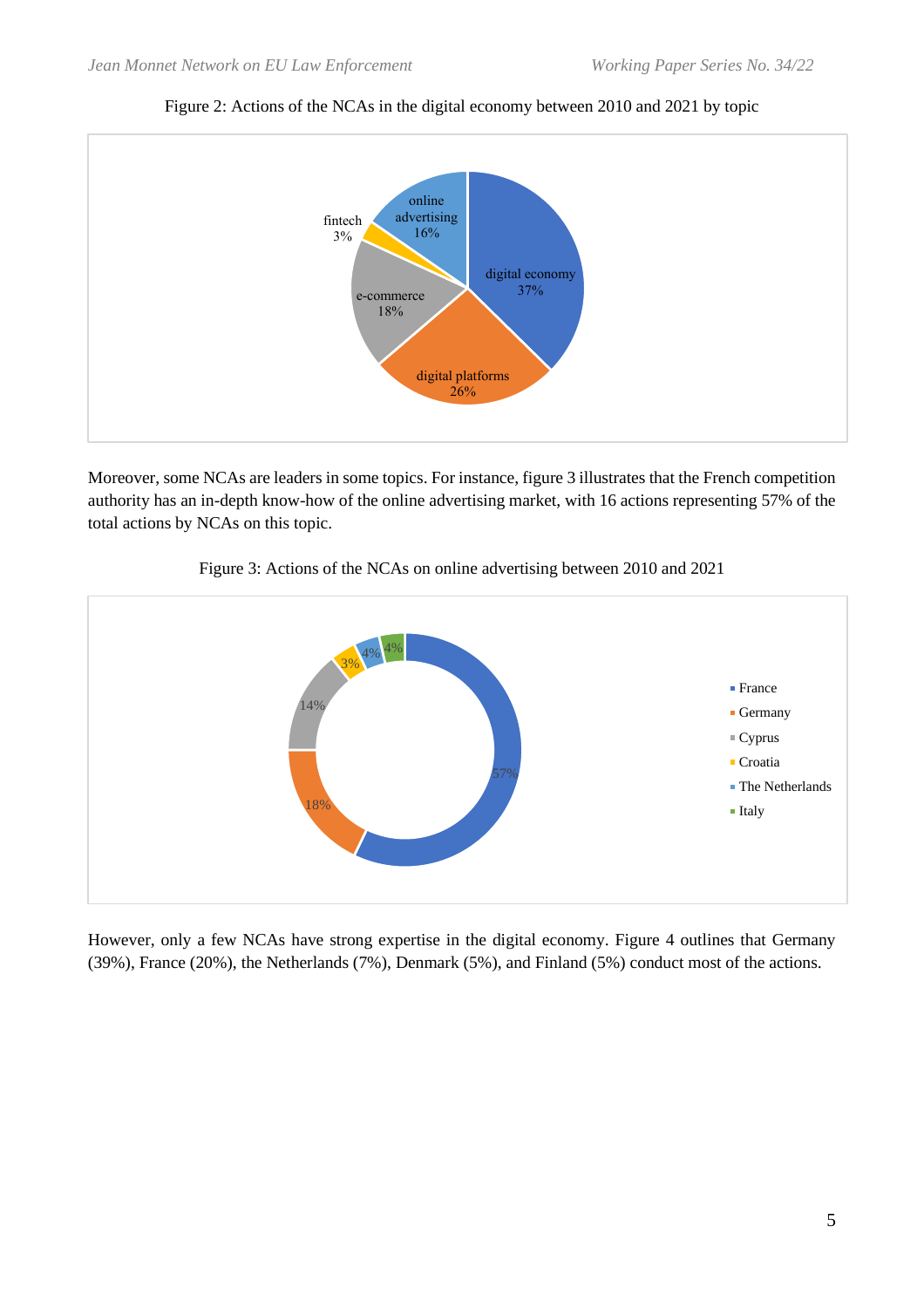



Last but not least, some actions concern local platforms. For instance, the Polish *Allegro* antitrust case investigates whether the leading e-commerce marketplace in Poland Allegro promotes its own products over its third-party rivals on its marketplace by manipulating its algorithms and accessing non-public data.<sup>8</sup> The other actions concern global platforms. For example, the Dutch *Apple App Store* antitrust case examined whether Apple abuses its dominant position by imposing unfair terms and conditions to developers of its App Store.<sup>9</sup>

The data shows that not all NCAs have equal skills. Indeed, only a few NCAs led by Germany and France have strong expertise in the digital economy by conducting numerous works in several topics ranging from the digital economy in general to fintech. The latter have been very active at both the enforcement and advocacy levels, often by being frontrunners in complex and new digital issues. For instance, the German competition authority was the first to study the intersection of data protection and competition law in the *Facebook* antitrust case.<sup>10</sup> Do the other NCAs have competence in the digital economy? Yes, in two respects. First, they investigate practices by local platforms that impact the local economy. For instance, the Danish *FK Distribution* antitrust case found that the leading distributor of print circulars in Denmark abused its dominant position by tying its sale of distribution of print circulars with its sale of viewing of circulars on its digital platform.<sup>11</sup> Second, they undertake actions that are significant for other competition authorities. For instance,

<sup>8</sup> Office of Competition and Consumer Protection, "Procedure Against Allegro. A New Platform for Whistle-Blowers" (*Office of Competition and Consumer Protection*, 10 December 2019) <https://www.uokik.gov.pl/news.php?news\_id=16014> accessed 30 September 2021.

<sup>9</sup> Authority for Consumers & Markets, "ACM Launches Investigation into Abuse of Dominance by Apple in its App Store" (*Authority for Consumers & Markets*, 11 April 2019) <https://www.acm.nl/en/publications/acm-launches-investigation-abuse-dominance-apple-its-app-store> accessed 4 October 4, 2021.

<sup>10</sup> Bundeskartellamt, "Bundeskartellamt Prohibits Facebook from Combining User Data from Different Sources" (*Bundeskartellamt*, 7 February 2019) <https://www.bundeskartellamt.de/SharedDocs/Meldung/EN/Pressemitteilungen/2019/07\_02\_2019\_Facebook.html>\_accessed 30 September 2021.

<sup>11</sup> Danish Competition and Consumer Authority, "FK Distribution Has Abused its Dominant Position" (*Danish Competition and Consumer Authority*, 30 June 2020) <https://www.en.kfst.dk/nyheder/kfst/english/decisions/202003630-fk-distribution-has-abused-its-dominant-position/> accessed 4 October 2021.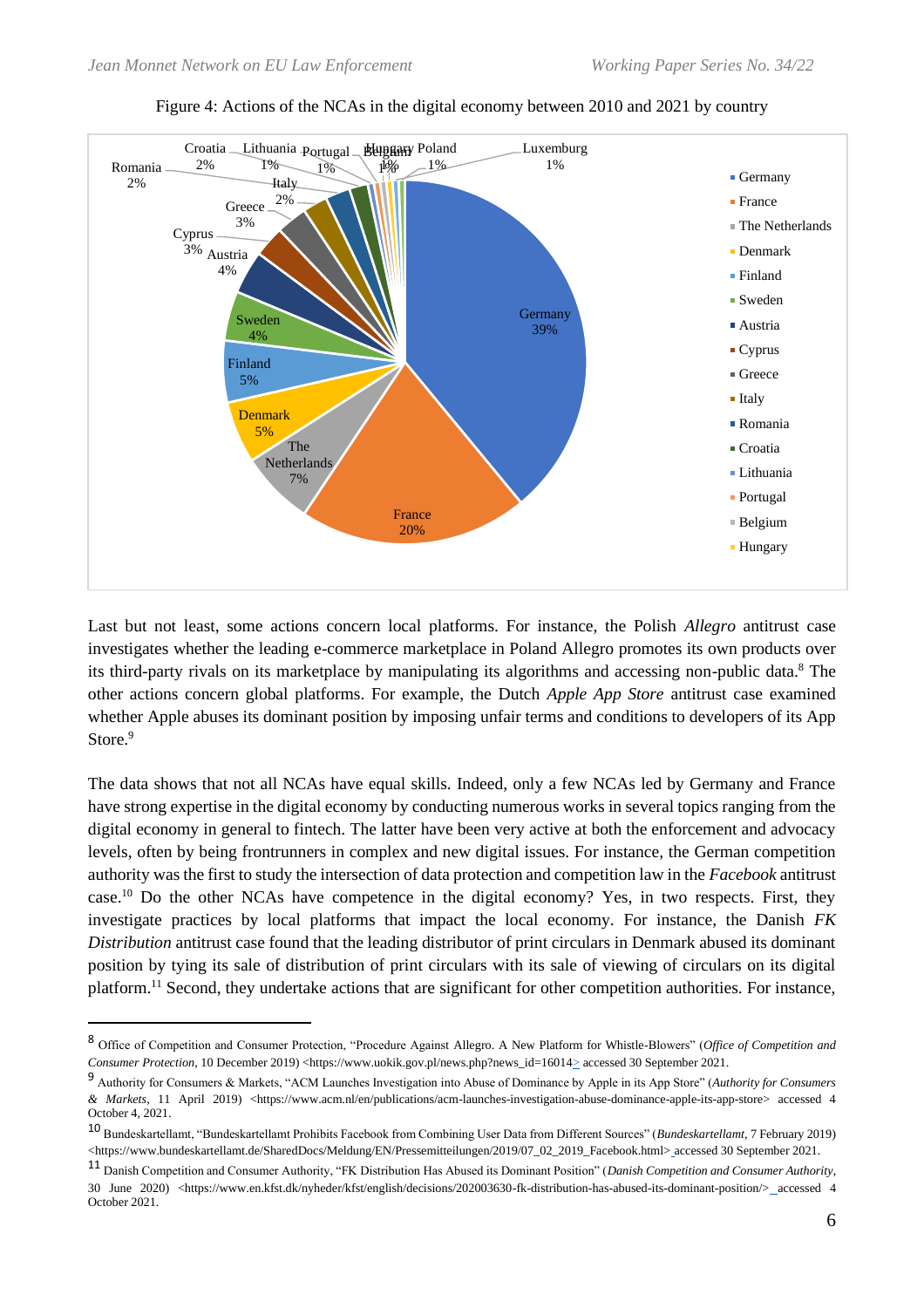the Greek competition authority headed by Professor Ioannis Lianos leads two initiatives to enforce better and faster competition law based on Big Data and artificial intelligence (AI) technologies.<sup>12</sup> **Resources** 

**1.**

Do NCAs have the resources to deal with digital cases? The paper studies the organizational chart of the 27 NCAs of the ECN. It found that only five competition authorities, including Denmark, France, Germany, Luxemburg, and Portugal, have a dedicated digital economy unit composed of economists, lawyers, and data scientists in charge of supervising digital cases.

However, the absence of a digital economy unit does not mean that NCAs do not have the resources. Indeed, NCAs—even those before the creation of the digital economy unit—use the antitrust or merger staff to conduct investigations in the digital sector. While it is impossible to know the exact number of staff working on digital cases, the data shows that NCAs spread know-how to the NCAs' staff when required. This is the right approach as the digital economy impacts all economic sectors, including media, agriculture, automotive, health, bank, and insurance. Accordingly, a sectoral approach to the digital economy will be inefficient soon. The consequence is that NCAs will need to adapt their staff quickly to the digital economy with more lawyers and economists specialized in the digital economy and Information Technology (IT) specialists in data and AI.

#### Recommendations

This section showed that NCAs have the necessary skills and resources to deal with digital cases. From these observations, the paper has three recommendations for European policymakers on when an NCA should enforce the DMA-like competition cases.

First, when an NCA has strong expertise in one specific topic. The French expertise in online advertising illustrates that some NCAs have strong know-how of a specific topic. As the digital economy is complex and fast-moving, it is vital to mobilize experts quickly. Delegating the enforcement of DMA-like cases to a specialized enforcer will ensure a fast and efficient outcome.

Second, *when an NCA has the expertise of local platforms and local conditions.* The Danish *FK Distribution*  antitrust case demonstrates that some practices might result from national platforms that impact the local economy. In these cases, the national competition authority better knows local market conditions.

Third, *when an NCA develops technological tools*. The challenges in the digital economy are not only legal and economical but also technological. Indeed, the Polish *Allegro* antitrust investigation shows that some digital cases involve Big Data and AI technologies requiring solid expertise in IT to understand them. However, only a few NCAs have the IT skills and technological tools. Mobilizing these authorities as a central hub for investigations is thus critical for timely and efficient enforcement.

The question of how they should mobilize these skills and resources and enforce the DMA-like competition cases is the subject of the next section.

<sup>12</sup> Hellenic Competition Commission (HCC), "Presentation of the HCC Data Analytics and Economic Intelligence Platform" (*Hellenic Competition Commission*, 13 April 2021) <https://www.epant.gr/en/enimerosi/press-releases/item/1373-press-release-presentation-of-the-hcc-data-analytics-andeconomic-intelligence-platform.html> accessed 30 September 2021.

Hellenic Competition Commission, "Computational Competition Law and Economics" (*Hellenic Competition Commission*, 2021) <https://www.epant.gr/en/enimerosi/computational-competition-law-and-economics.html> accessed 30 September 2021.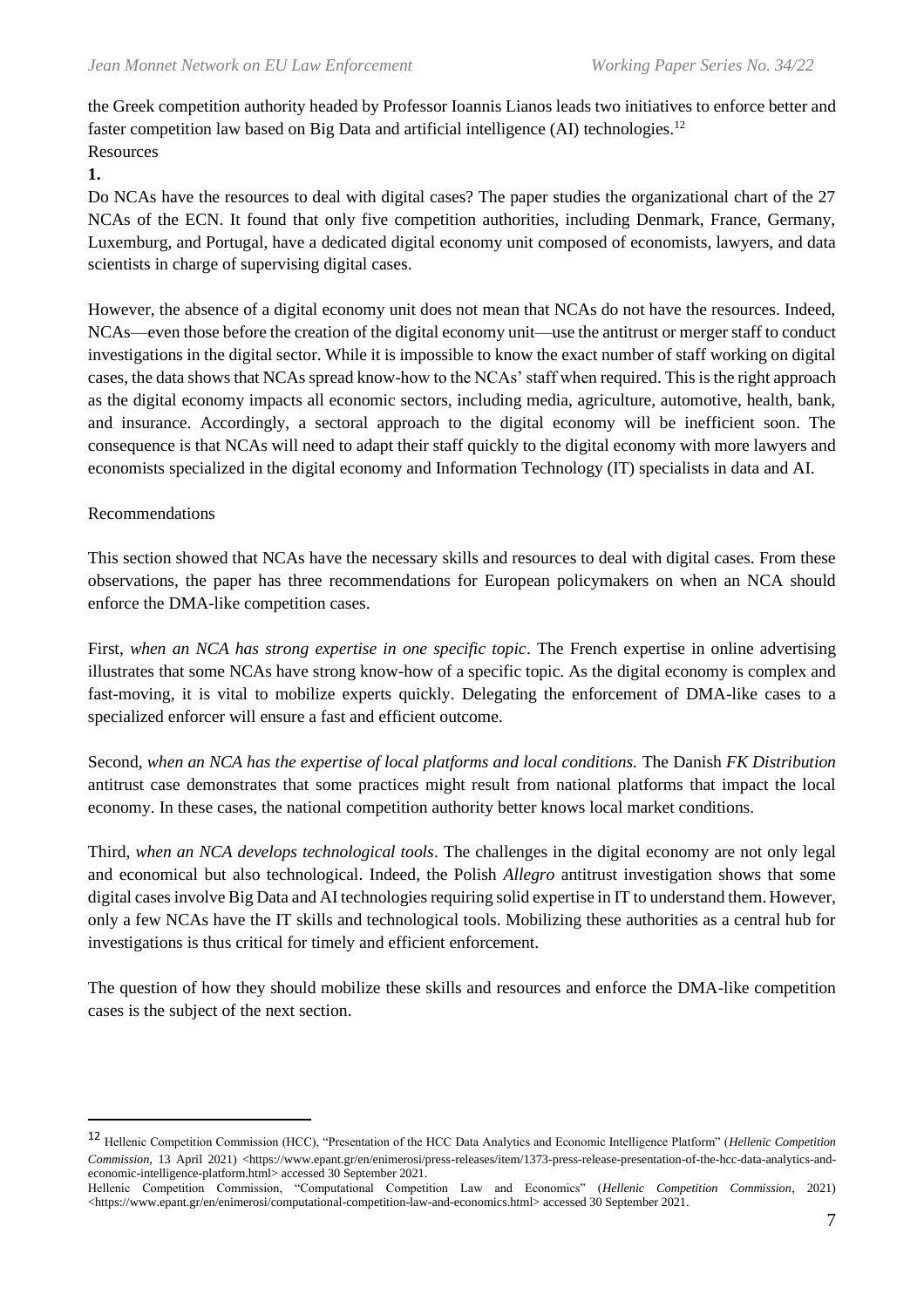#### **III. How should NCAs enforce the DMA-like competition cases?**

The DMA will only concern a few large online platforms implementing the same business practices globally, including Alphabet (Google), Apple, Meta (Facebook), and Amazon. So how should NCAs enforce DMAlike cases against these platforms if their practices do not only concern the national market? To answer this question, the paper studies the institutional framework proposed in the DMA (I) and the systems of parallel competences between the Commission and the NCAs in enforcing competition laws (II). Finally, it concludes with two recommendations for European policymakers on how NCAs should enforce the DMA-like competition cases (IIII).

## The DMA

#### **2.**

The March 2022 DMA draft compromised text states that the Commission is the sole DMA enforcer (art. 31b). The NCAs could only support the Commission in enforcing and monitoring the DMA, including collecting complaints (art. 24a) and conducting market investigations into cases of possible non-compliance (art. 31b). Yet, the Member States could implement their own national competition rules against gatekeepers, including DMA-like legislations, insofar they pursue other public interest objectives than ensuring contestability and fair markets (art. 1). The text defines contestability as the ability of firms to effectively overcome entry barriers and expansion, such as network effects, and challenges gatekeepers on the merits of their products and services (recital 33). It defines unfairness, not fairness, as the imbalance between the rights and obligations of business users where the gatekeeper obtains a disproportionate advantage (recital 34).

National authorities, including national courts, could not adopt decisions that run counter to a Commission's decision and have a duty to cooperate and coordinate their enforcement with the Commission to ensure consistency (arts. 1, 31a, and 31c). In particular, the Commission and the NCAs will cooperate and coordinate within the ECN (art. 31b). Furthermore, the Commission and NCAs could share information only for the purpose of enforcement coordination, including confidential ones, to ensure effectiveness. In this context, they will have to inform the Commission of the opening of an investigation and their intent to impose obligations on gatekeepers, including interim measures, without the possibility for the Commission to veto the NCAs in its action (art. 31b). The Commission might also consult the national authorities on the application of the DMA (art. 31).

Lastly, a high-level group composed of several European bodies dealing with digital issues, including telecommunication, data protection, competition, consumer protection, and audiovisual media, may advise and provide expertise to the Commission in enforcing and implementing the regulation, including updating it to new practices and services, and ensuring a consistent regulatory approach across various legal regimes (art. 31d). In this regard, the high-level group draws from the UK Digital Regulatory Cooperation Forum (DRCF). The latter ensures cooperation, coordination, and a coherent regulatory approach in digital markets between the competition, the data protection, the telecommunication, and the financial authorities by setting joint projects, approaches, and teams.<sup>13</sup> In the digital economy, cooperation between competition and noncompetition regulators is primordial as digital issues involve various legal regimes, such as competition, data protection, and competition laws.<sup>14</sup> For instance, the French *Apple App Tracking Transparency* antitrust case in which Apple imposes a choice screen to developers requiring users to allow or not allow applications to

<sup>13</sup> Competition and Markets Authority, "A Joined-Up Approach to Digital Regulation" (*Competition and Markets Authority*, 10 March 2021) <https://www.gov.uk/government/news/a-joined-up-approach-to-digital-regulation> accessed May 1<sup>st</sup> 2022.

<sup>14</sup> Francisco Costa-Cabral and Orla Lynskey, "Family Ties: The Intersection Between Data Protection and Competition in EU Law" [2017] Common Market Law Review. Marco Botta and Klaus Wiedemann, "The Interaction of EU Competition, Consumer, and Data Protection Law in the Digital Economy: The Regulatory Dilemma in the Facebook Odyssey" [2019] The Antitrust Bulletin.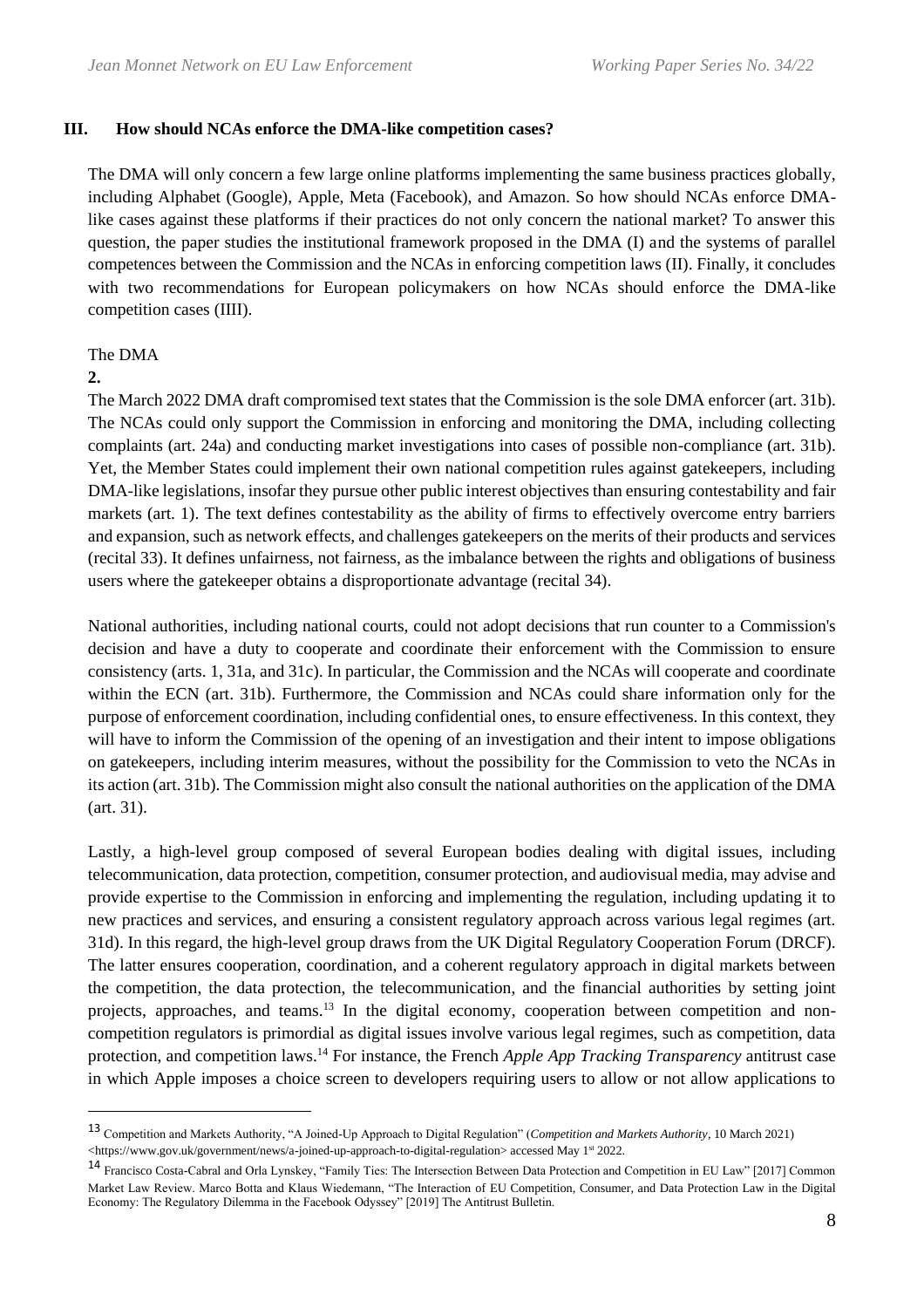track their data and device data is at the crossroads of competition and privacy.<sup>15</sup> Therefore, these legal regimes should not work in isolation but rather in close coordination to ensure efficient and effective law enforcement.

The compromised text thus contemplates complementary enforcement of the DMA and national competition rules. However, the text did not define how they should complement each other. Rather, it mandates that the Commission and the NCAs establish principles of cooperation and coordination in an implementing act to ensure consistency, effectiveness, and complementary enforcement of the DMA and national antitrust laws. Against this background, it is worth studying how the Commission and NCAs implement competition laws together.

The systems of parallel competences between the Commission and NCAs

#### **3.**

The Commission and the NCAs cooperate to enforce European antitrust laws thanks to a system of parallel competences within the ECN. The Commission notice on cooperation within the ECN defines the objectives as to ensure efficient division of labor between the NCAs and the Commission and effective and consistent enforcement.<sup>16</sup> The principle is that the authority who receives a complaint or opens a proceeding is in charge of the case. However, case re-allocation to the well-placed authority is possible but not mandatory to ensure effective competition enforcement. The authority well-placed is: 1) one NCA when the practice impacts its territory and it can bring the infringement to an end entirely, possibly with the assistance of other NCAs; 2) several NCAs when the practice impacts two or three territories, and one NCA cannot bring the infringement to an end entirely; or 3) the Commission when the practice impacts more than three territories.

However, the Court noted in *Amazon.com, Inc. and Others v European Commission*, that the notice does not lay down a rule on the allocation.<sup>17</sup> It follows that an NCA and the Commission can pursue a similar investigation insofar the investigation is not identical; namely, the investigation is against the same undertakings, the same allegedly anticompetitive practices, on the same product and geographic markets, during the same periods (art. 11(6) antitrust regulation). Furthermore, the Commission has full discretion to exclude a Member State from its territorial scope and can thus reject the undertaking's request to have a case dealt with in its entirety by the Commission.<sup>18</sup>

In practice, NCAs enforce most of the cases. Between 2004 and 2020, the Commission and the NCAs dealt respectively with 410 and 2394 antitrust cases.<sup>19</sup> Can the DMA implementing act replicate this system? It could replicate it, but the Commission will be the well-placed authority. Indeed, the practice is likely to impact more than three Member States because large online platforms implement the same practice globally.

Does this mean that NCAs cannot play a role in antitrust in case of allocation to the Commission? No, in three respects. First, the Commission could create a leading case with one national market, and other NCAs could deal with the other national markets to consider local conditions.<sup>20</sup> However, such allocation between the Commission and the NCAs might not be efficient in the digital economy due to its borderless nature where

<sup>15</sup> Autorité de la concurrence," Targeted Advertising / Apple's Implementation of the ATT Framework. The Autorité Does Not Issue Urgent Interim Measures Against Apple but Continues to Investigate into the Merits of the Case" (*Autorité de la concurrence*, 21 March 2021) <https://www.autoritedelaconcurrence.fr/en/article/targeted-advertising-no-urgent-interim-measures-against-apple-autorite-continues> accessed 10 October 2021.

<sup>16</sup> Commission Notice on Cooperation within the Network of Competition Authorities [2004] OJ C 101/43, para. 3. See also, Council Regulation (EC) 1/2003 on the Implementation of the Rules on Competition Laid Down in Articles 81 And 82 of The Treaty [2002] OJ L 1/1.

<sup>17</sup> Case T—19/21, *Amazon.com, Inc. and Others v European Commission* [2021], ECLI:EU:T:2021:730, para. 46.

<sup>18</sup> Ibid, para. 45.

<sup>19</sup> European Competition Network, "Statistics Aggregate Figures on Antitrust Cases" (*European Competition Network*) <https://ec.europa.eu/competition-policy/european-competition-network/statistics\_fr> accessed 5 October 2021.

<sup>20</sup> Commission Notice on Cooperation within the Network of Competition Authorities [2004] OJ C 101/43, para. 14.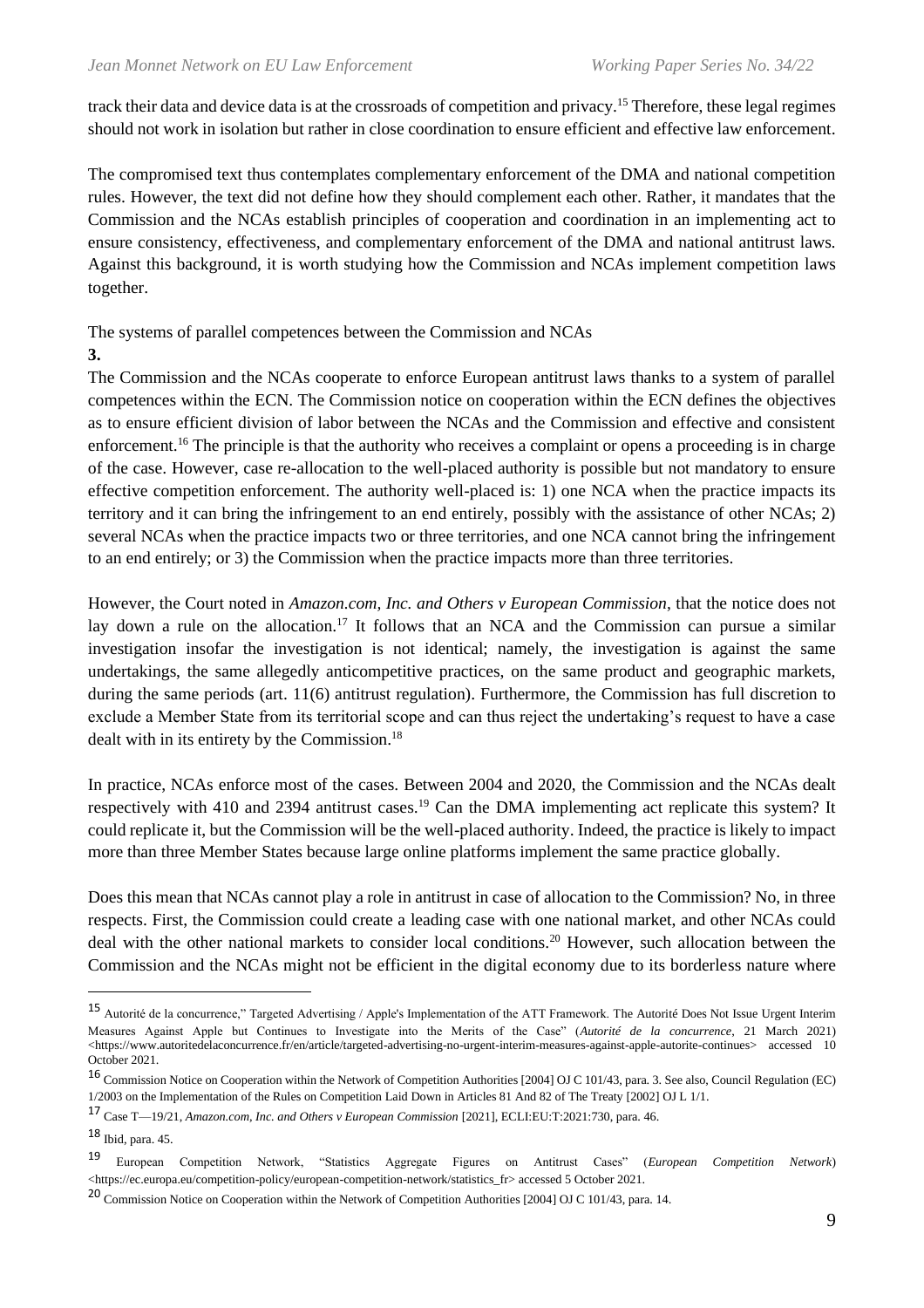national conditions matter only marginally. Second, the Commission could exclude a Member State from its territorial scope as it did in the 2020 *Amazon* investigation because the Italian competition investigated a similar practice against Amazon.<sup>21</sup> However, such allocation is not cost-effective as it duplicates staff to the same practice against the same undertaking and might lead to inconsistency. Third, NCAs can exchange information with the Commission and carry out an investigation on its behalf.<sup>22</sup> However, they cannot play an enforcement role. Indeed, once the Commission opens a proceeding, NCAs cannot deal with the same case they can only do so after a Commission decision in a consistent manner.<sup>23</sup>

The Commission and the NCAs also cooperate in merger control with a clear separation of competences between them. The Commission has exclusive jurisdiction to review mergers falling within the Community thresholds under European merger control law and NCAs to review mergers falling below it under national merger control laws (art. 1 EUMR). In addition, the EC Merger Regulation (EUMR) provides a referral system for efficiently allocating competences between the Commission and NCAs. The parties or NCAs can request a referral from NCAs to the Commission (arts. 4(5) and 22(1) EUMR), and vice versa, they can request a referral from the Commission to NCAs (arts. 4(4) and 9 EUMR) to review a concentration under certain conditions.<sup>24</sup>

In practice, the EUMR enables an efficient allocation of resources and a consistent merger review. In particular, in the digital economy, the notifying parties and NCAs use the referral mechanism to request a review by the Commission when the merger does not meet the Community dimension but might affect competition in several Member States.<sup>25</sup> Can the DMA implementing act replicate this system? The DMA could replicate it, but it will need some adjustments to ensure a proper delegation mechanism from the Commission to the NCAs.

#### Recommendations

#### **4.**

This section showed how the Commission and the NCAs could enforce the DMA and DMA-like competition cases. From these observations, the paper has two recommendations for European policymakers on how NCAs should enforce DMA-like competition cases through principles of cooperation and coordination in an implementing act to ensure consistency, effectiveness, and complementary enforcement of the DMA and DMA-like competition cases.

First, *the Commission and NCAs should work on a case allocation mechanism similar to the EUMR*. The EUMR efficiently allocates resources and competences between the Commission and NCAs. The act should state that the Commission has exclusive jurisdiction to review practices falling within the DMA threshold and the NCAs to review practices falling below it. In addition, the act should provide a referral mechanism where the NCAs could request a referral from NCAs to the Commission, and vice versa from the Commission to NCAs, to review a practice under certain conditions.

<sup>21</sup> European Commission, "Antitrust: Commission Sends Statement of Objections to Amazon for the Use of Non-Public Independent Seller Data and Opens Second Investigation into its E-Commerce Business Practices" (*European Commission*, 10 November 2020) <https://ec.europa.eu/commission/presscorner/detail/en/IP\_20\_2077> accessed 16 February 2022.

Autorità Garante della Concorrenza e del Mercato, "A528 - Amazon: Investigation Launched on Possible Abuse of a Dominant Position in Online Marketplaces and Logistic Services" (*Autorità Garante della Concorrenza e del Mercato*, 19 April 2019) <https://en.agcm.it/en/media/pressreleases/2019/4/A528> accessed 16 February 2022.

<sup>&</sup>lt;sup>22</sup> Commission Notice on Cooperation within the Network of Competition Authorities [2004] OJ C 101/43, paras. 26-30.

<sup>23</sup> Ibid, paras. 43-57.

<sup>&</sup>lt;sup>24</sup> Council Regulation (EC) 139/2004 on the Control of Concentrations between Undertakings (EC Merger Regulation) [2004] OJ L24/1.

<sup>25</sup> Christophe Carugati,,"Reforming Merger Control Notification Thresholds" [2019] Concurrences.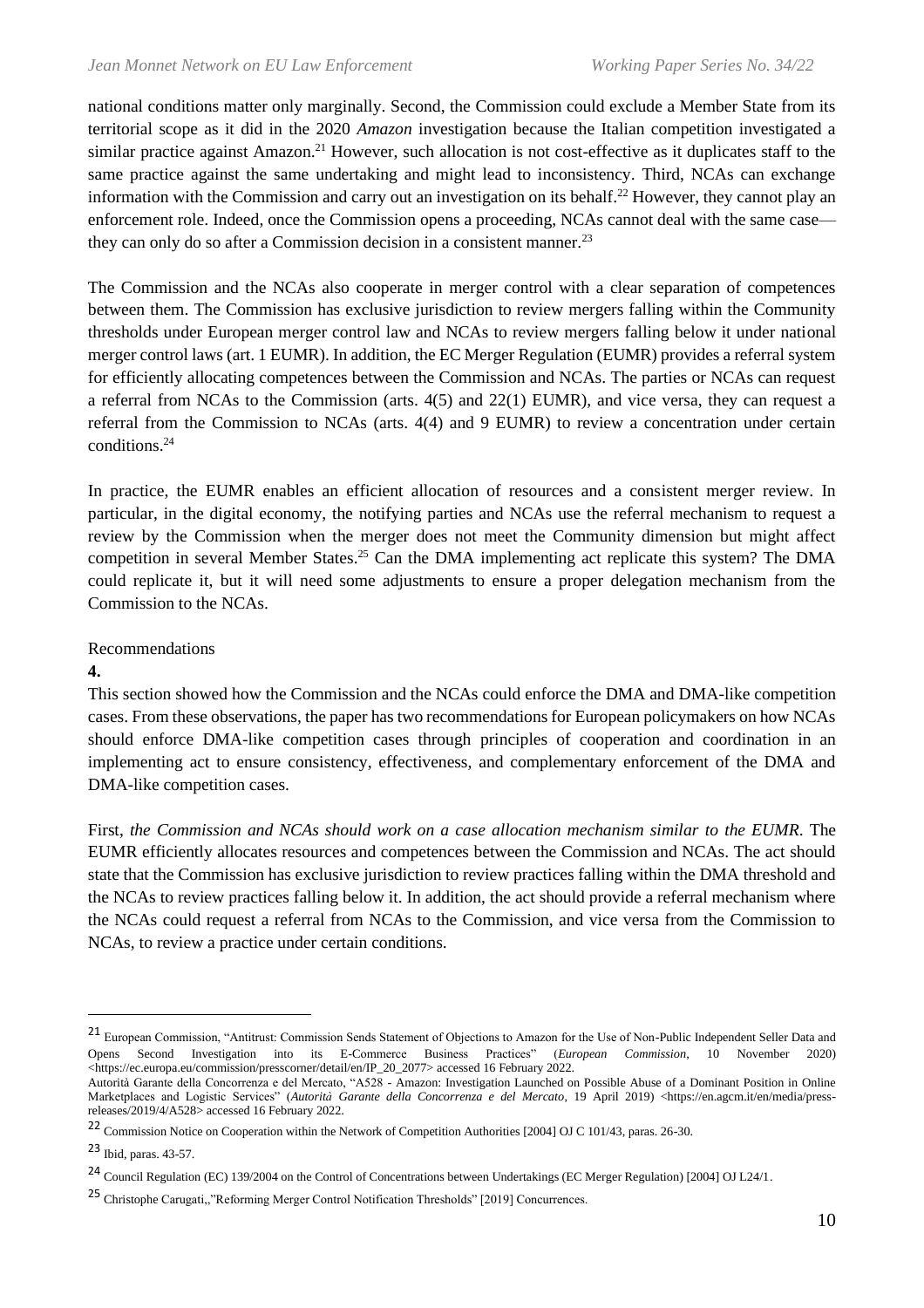To refer a practice from the NCAs to the Commission, the act should use the two criteria of article 22 EUMR. First, the practice affects trade between the Member States. Second, the practice threatens to significantly affect competition within the territory of the Member State or States making the request. In that case, the Commission should review the practice under European competition law, not the DMA, because the practice is outside the DMA threshold.

To refer a practice from the Commission to the NCAs, the act should use two criteria. First, the practice falls within the national thresholds of the Member State making the request on its own initiative or upon the invitation of the Commission. Second, the Member State should prove that it has the expertise and resources to deal with the case, including prior actions in enforcement and advocacy, experience in local platforms and conditions, and investment in technological tools. Moreover, the Commission should supervise the NCAs' enforcement actions through similar mandatory information and guidance powers that the European antitrust regulation provides to the Commission to ensure the single market.<sup>26</sup> The Commission should thus guide the Member State on how it can apply its national competition law consistently with the DMA. It is worth noting that Germany, France, and the Netherlands proposed a similar model in a September 2021 amendment paper. The Commission would have shared its enforcement power based on a delegation mechanism within the ECN, but the Council did not retain the amendment. $27$ 

Once the lead authority opens an investigation, other authorities, including the Commission, would not be able to deal with the same case, and the territorial scope would be EU-wide, to avoid inconsistency and duplicative works.

Second, *the Commission and NCAs should enforce the DMA and DMA-like competition cases with other noncompetition enforcers with the assistance of the high-level group.* The French *Apple App Tracking Transparency* antitrust case illustrates that the digital economy involves various legal regimes. Competition enforcers should thus cooperate with other non-competition enforcers when an issue involves related concerns to ensure efficient and effective law enforcement with the assistance of the high-level group through information and enforcement-sharing. It should thus seek to solve issues and bring an infringement to an end entirely in all the various legal regimes to ensure consistency and efficient division of labor.

#### **IV. Conclusion**

Competition enforcers need to move fast and break things.<sup>28</sup> In complex and fast-moving digital markets with new emerging issues involving various legal regimes in all sectors, European policymakers should break European centralization and isolated competition enforcement. They should reap the benefits of decentralization and mutual enforcement with the support of NCAs and other non-competition regulators' skills and resources. The Commission and NCAs should thus enforce together the DMA and DMA-like competition cases with other national authorities through a proper cooperation mechanism. In this mechanism, the Commission would be able to delegate DMA cases to NCAs and share information and enforcement with other national authorities.

<sup>26</sup> Council Regulation (EC) 1/2003 on the Implementation of the Rules on Competition Laid Down in Articles 81 And 82 of The Treaty [2002] OJ L 1/1, art. 11.

<sup>&</sup>lt;sup>27</sup> German, French, and Dutch Ministers for Economic Affairs, "Strengthening the Digital Markets Act and its Enforcement" September 2021.

<sup>28</sup> A slogan from Facebook's CEO Mark Zuckerberg. Henry Blodget, "Mark Zuckerberg On Innovation" (*Business Insider*, 1st October 2009) <https://www.businessinsider.com/mark-zuckerberg-innovation-2009-10?IR=T> accessed 10 October 2021.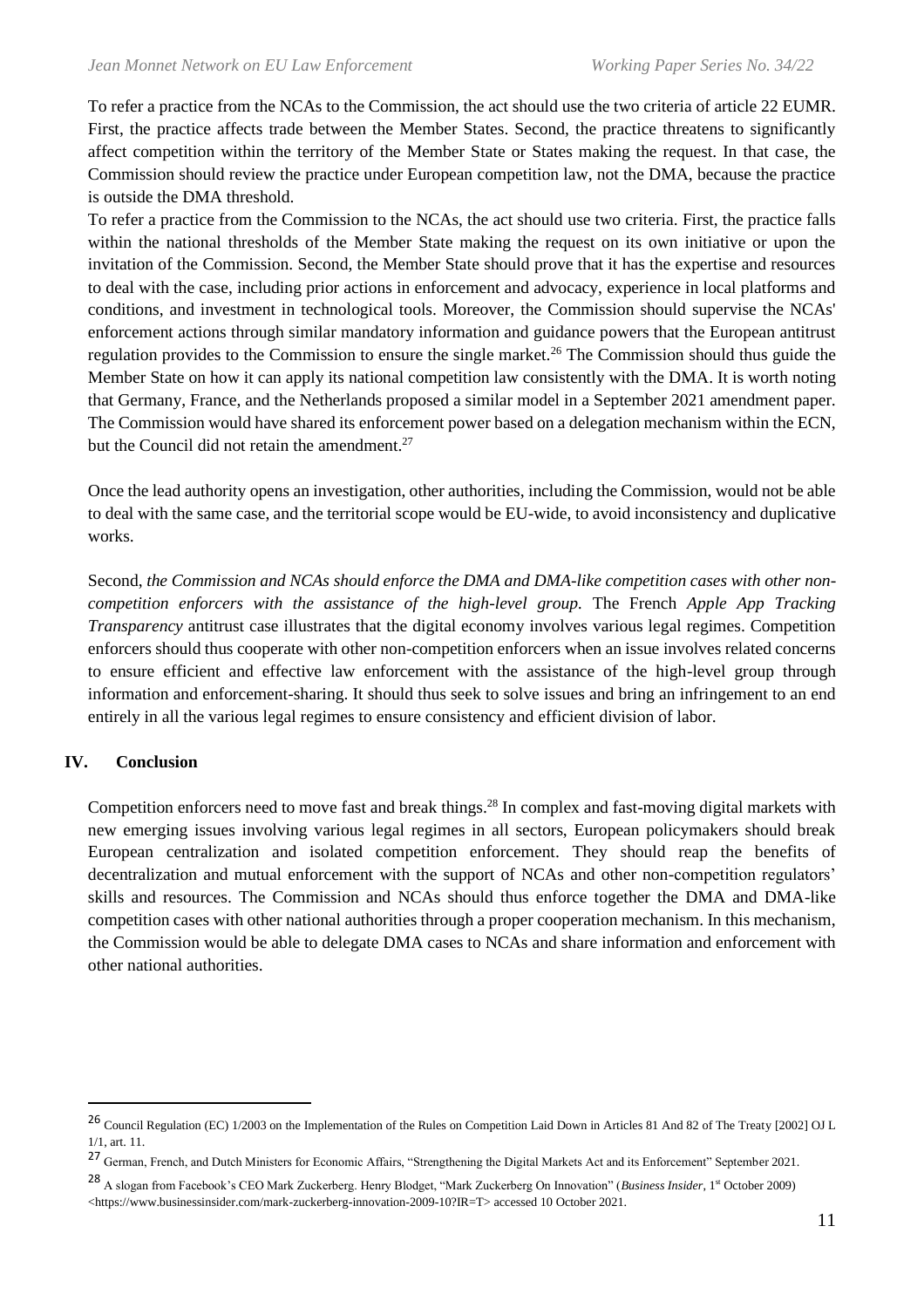## **5. References**

Authority for Consumers & Markets, "ACM Launches Investigation into Abuse of Dominance by Apple in its App Store" (*Authority for Consumers & Markets*, 11 April 2019) <https://www.acm.nl/en/publications/acmlaunches-investigation-abuse-dominance-apple-its-app-store> accessed 4 October 4, 2021.

Autorità Garante della Concorrenza e del Mercato, "A528 - Amazon: Investigation Launched on Possible Abuse of a Dominant Position in Online Marketplaces and Logistic Services" (*Autorità Garante della Concorrenza e del Mercato*, 19 April 2019) <https://en.agcm.it/en/media/press-releases/2019/4/A528> accessed 16 February 2022.

Autorité de la concurrence, "Targeted Advertising / Apple's Implementation of the ATT Framework. The Autorité Does Not Issue Urgent Interim Measures Against Apple but Continues to Investigate into the Merits of the Case" (*Autorité de la concurrence*, 21 March 2021) <https://www.autoritedelaconcurrence.fr/en/article/targeted-advertising-no-urgent-interim-measures-againstapple-autorite-continues> accessed 10 October 2021.

Bundeskartellamt, "Bundeskartellamt Prohibits Facebook from Combining User Data from Different Sources" (*Bundeskartellamt*, 7 February 2019) <https://www.bundeskartellamt.de/SharedDocs/Meldung/EN/Pressemitteilungen/2019/07\_02\_2019\_Faceboo k.html> accessed 30 September 2021.

Case T—19/21, *Amazon.com, Inc. and Others v European Commission* [2021], ECLI:EU:T:2021:730.

Christophe Carugati,"Reforming Merger Control Notification Thresholds" [2019] Concurrences.

Commission Notice on Cooperation within the Network of Competition Authorities [2004] OJ C 101/43

Competition and Markets Authority, "A Joined-Up Approach to Digital Regulation" (*Competition and Markets Authority*, 10 March 2021) <https://www.gov.uk/government/news/a-joined-up-approach-to-digitalregulation> accessed Mat 1 2022.

Council Regulation (EC) 1/2003 on the Implementation of the Rules on Competition Laid Down in Articles 81 And 82 of The Treaty [2002] OJ L 1/1.

Council Regulation (EC) 139/2004 on the Control of Concentrations between Undertakings (EC Merger Regulation) [2004] OJ L24/1.

Council, "Digital Markets Act (DMA): Agreement Between the Council and the European Parliament" (*Council*, 25 March 2022) <https://www.consilium.europa.eu/fr/press/press-releases/2022/03/25/council-andeuropean-parliament-reach-agreement-on-the-digital-markets-act/> accessed 1<sup>st</sup> May 2022.

Danish Competition and Consumer Authority, "FK Distribution Has Abused its Dominant Position" (*Danish Competition and Consumer Authority*, 30 June 2020) <https://www.en.kfst.dk/nyheder/kfst/english/decisions/202003630-fk-distribution-has-abused-its-dominantposition/> accessed 4 October 2021.

European Commission, "Antitrust: Commission Sends Statement of Objections to Amazon for the Use of Non-Public Independent Seller Data and Opens Second Investigation into its E-Commerce Business Practices" (*European Commission*, 10 November 2020). <https://ec.europa.eu/commission/presscorner/detail/en/IP\_20\_2077> accessed 16 February 2022.

European Competition Network, "Joint Paper of the Heads of the National Competition Authorities of the European Union–How National Competition Agencies Can Strengthen the DMA", June 2021.